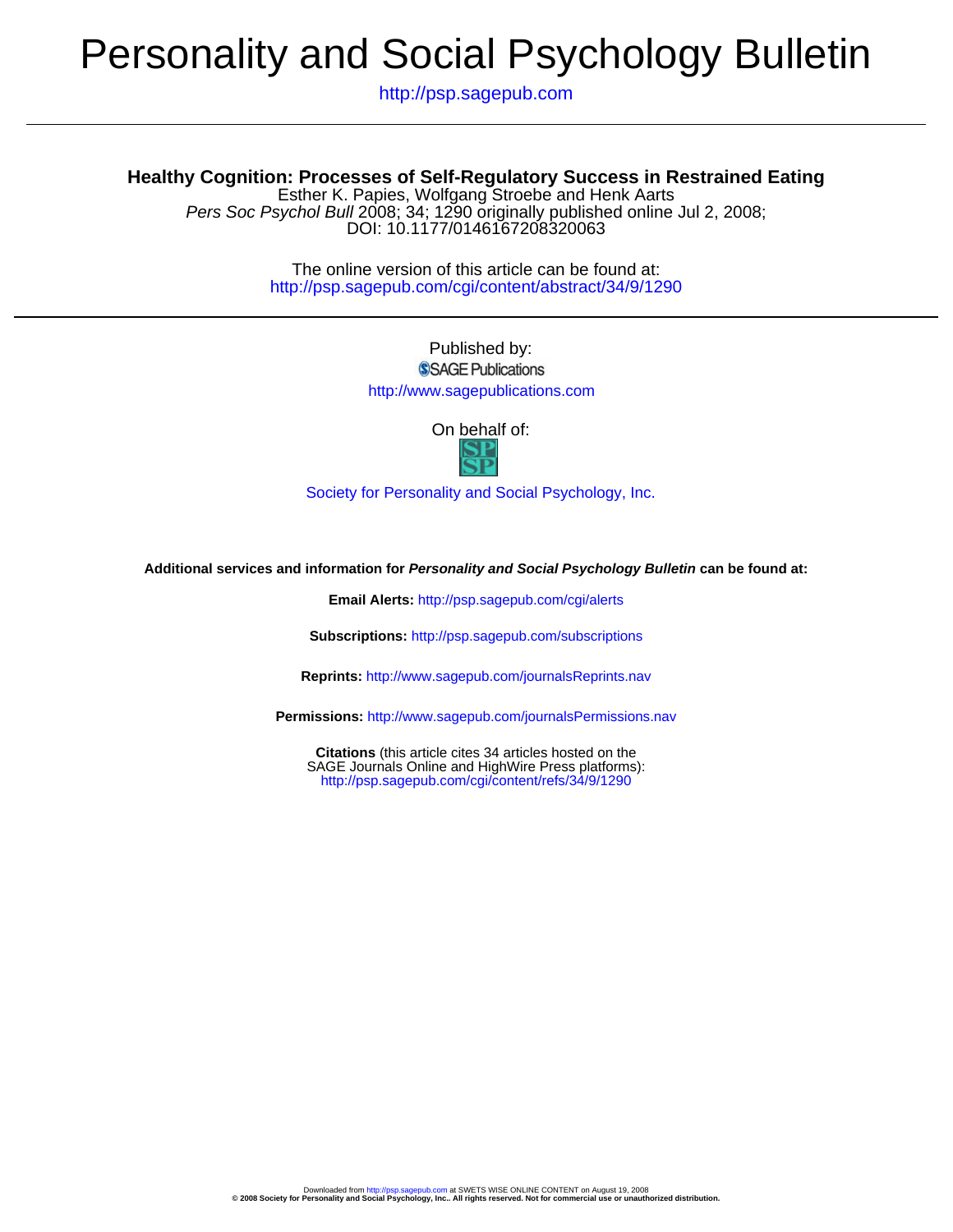# Healthy Cognition: Processes of Self-Regulatory Success in Restrained Eating

**Esther K. Papies Wolfgang Stroebe Henk Aarts** *Utrecht University*

*Two studies examined self-regulatory success in dieting. Previous research has indicated that restrained eaters (i.e., chronic dieters) might fail in their attempts at weight control because the perception of attractive food cues triggers hedonic thoughts about food and inhibits their dieting goal. However, recent work suggests that in some dieters, temptation cues activate the relevant goal and thus facilitate self-regulation. The present work extends these findings by showing that self-regulatory success moderates the effect of food cues on restrained eaters such that food cues activate the dieting goal in successful restrained eaters and inhibit the dieting goal in unsuccessful restrained eaters. The specific time course of these effects was examined. Moreover, a correlational study revealed that only successful restrained eaters translate their dieting intentions into action. Results are discussed in the context of nonconscious self-regulation and the role of automatic processes in the link between intention and behavior.*

*Keywords: self-regulation; dieting; temptation; nonconscious goal pursuit; intention–behavior link*

The ability to overcome one's first impulses in order to strive for a more abstract, higher order goal is crucial in many domains of life. Such efforts have been termed *self-control*, or *self-regulation*, and attracted a large amount of research from psychologists (Vohs & Baumeister, 2004). What seems to be crucial in order to ward off attractive temptations that constitute a challenge for self-regulation is to keep in mind the goal one eventually wants to reach (Shah, Friedman, & Kruglanski, 2002). It is easier, for example, to resist buying an attractivelooking pair of shoes if you remind yourself of the fancy car you are saving for, and the dieter may be able to resist a tempting dessert only by thinking about his or her desire for a slim figure. At the same time, those who spontaneously "forget" that they were on a diet while standing in front of the buffet are likely to succumb to the temptations of tasty food and will be less successful in their dieting attempts. In the present research, we address this issue by examining the impact of temptation cues on the accessibility of the overriding goal, and we will show how this is related to actual success in goal pursuit.

An area in which self-regulation seems to be especially difficult for many people is the domain of eating and dieting behavior. The prevalence of overweight and obesity is constantly increasing in Western societies (Flegal, 2005), and dieting is a very popular means of weight regulation (Kruger, Galuska, Serdula, & Jones, 2004). However, most people find it difficult to maintain a successful weight loss diet. Only a small minority of dieters are able to reduce their body weight in the long term while the majority at least regain the weight initially lost through dieting (Jeffery et al., 2000; Mann et al., 2007). Thus, trying to diet seems to be a largely ineffective strategy for reducing one's body weight.

#### Restrained Eaters and the Impact of Food Cues

It has been suggested that a so-called "toxic environment" where highly palatable and calorically dense foods

**Authors' Note:** The work in this article was supported by grants (VICI-grant 453-06-002, and ZONMW-grant 40160001) from the Netherlands Organization for Scientific Research and by a grant from the Research Institute for Psychology and Health. Correspondence may be sent to Esther Papies, Utrecht University, Department of Social and Organizational Psychology, PO BOX 80140, 3508 TC, Utrecht, The Netherlands; e-mail: E.K.Papies@uu.nl.

*PSPB*, Vol. 34 No. 9, September 2008 1290-1300

DOI: 10.1177/0146167208320063

<sup>© 2008</sup> by the Society for Personality and Social Psychology, Inc.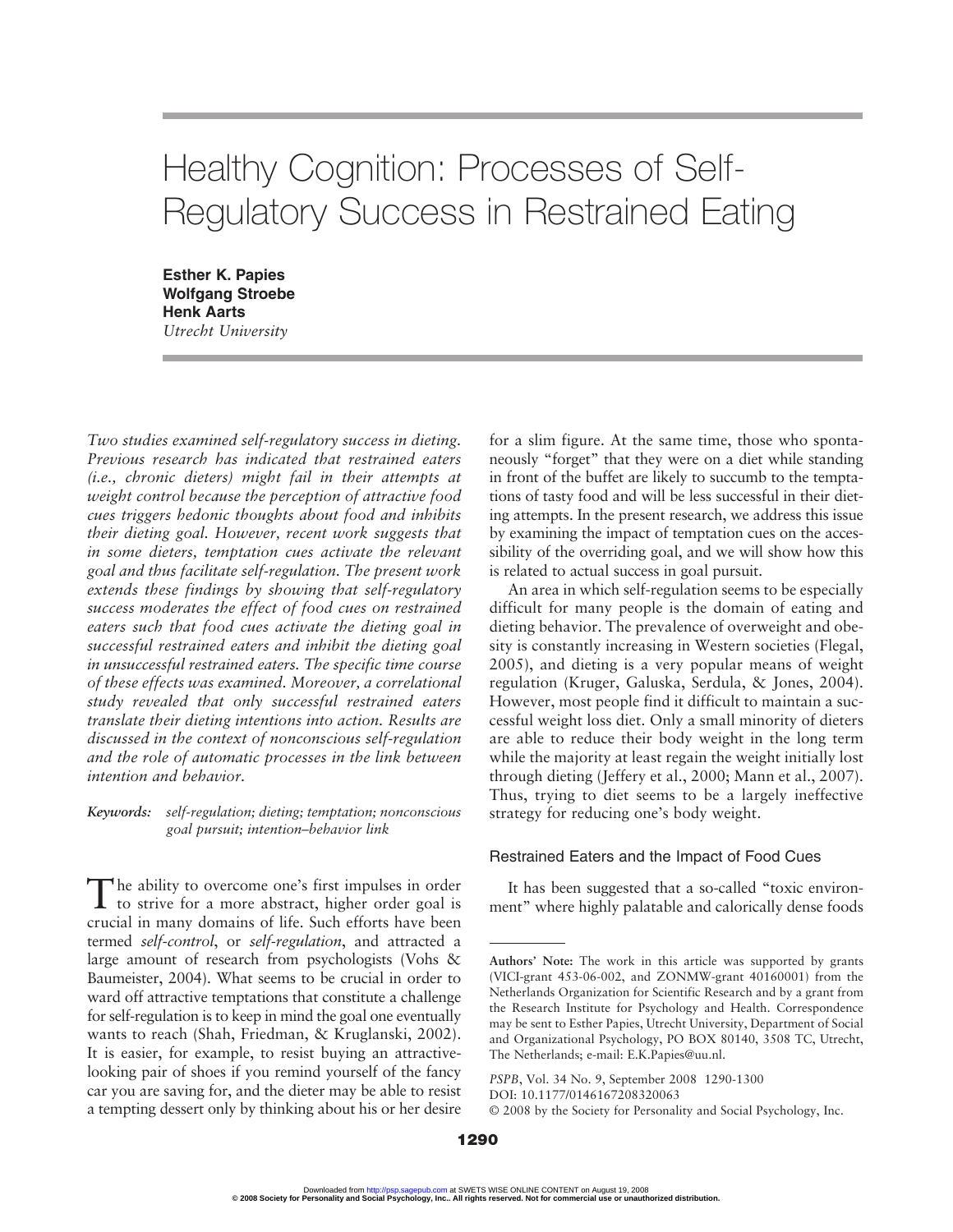are very visible and easily available contributes to these difficulties in weight regulation and to the high prevalence of obesity (Hill & Peters, 1998; Wadden, Brownell, & Foster, 2002). Indeed, dieters' eating behavior seems to be strongly influenced by the perception of attractive food in their environment. Much research in this area has focused on the eating behavior of so-called restrained eaters (Herman & Polivy, 1980), who are chronic yet rather unsuccessful dieters (Gorman & Allison, 1995; Heatherton, Herman, Polivy, King, & McGree, 1988). According to restraint theory, restrained eaters chronically try to regulate their food intake by adhering to self-set dieting rules rather than responding to internal hunger signals. Because they try to override internal cues in order to restrict intake, they are especially responsive to external food and eating cues (Herman & Polivy, 1980, 1984).

Research on the eating behavior of restrained eaters has confirmed that their eating regulation can easily be disturbed by external food cues. Restrained eaters display higher levels of salivation when they are confronted with attractive food (e.g., Brunstrom, Yates, & Witcomb, 2004). Moreover, the sight, the smell, or thoughts about palatable food elicit in restrained eaters stronger urges to eat the cued food than in unrestrained eaters (Fedoroff, Polivy, & Herman, 1997, 2003; Harvey, Kemps, & Tiggemann, 2005). Finally, restrained eaters easily overeat when confronted with such food cues (Collins, 1978; Fedoroff et al., 1997; Jansen & Van den Hout, 1991; Rogers & Hill, 1989). In sum, these studies indicate that when restrained eaters have been confronted with attractive food cues, they no longer behave in line with their chronic dieting goal.

Recently, it has been suggested that there might be a common mechanism underlying these findings, namely, that the perception of palatable food cues leads to the inhibition of the dieting goal in restrained eaters and that this process can affect subsequent behavior. This idea was advanced in the goal conflict theory of eating by Stroebe and colleagues (Stroebe, 2008; Stroebe, Mensink, Aarts, Schut, & Kruglanski, 2008). This theory suggests that restrained eaters hold two incompatible goals with respect to food and eating, namely, the goal of eating good food and the goal of dieting and weight control. While the dieting goal normally curbs restrained eaters' hedonic orientation toward food and helps to restrain their eating behavior, the fragile balance between the two opposing goals can easily be disturbed by the exposure to attractive food cues. The theory proposes that perceiving palatable food leads to the inhibition of the mental representation of the dieting goal in restrained eaters. As a consequence, subsequent food-related cognition and behavior will be dominated by the hedonic goal of eating good food more than by the dieting goal, and restrained eaters are more likely to overeat on attractive food.

Research testing hypotheses derived from this theory confirm that restrained eaters spontaneously activate a hedonic orientation toward food when they perceive palatable food cues. In two recent studies (Papies, Stroebe, & Aarts, 2007), restrained and unrestrained participants read behavior descriptions involving either palatable food or neutral food, after which they were probed unobtrusively for the mental accessibility of hedonic thoughts about food (e.g., delicious). Results showed that restrained eaters activated such hedonic thoughts, but only after reading behavior descriptions involving palatable food rather than neutral food. In a related series of studies, we examined restrained eaters' processes of visual attention after they had been exposed to attractive food cues (Papies, Stroebe, & Aarts, in press). Using a visual probe task, we found that restrained eaters allocated increased selective attention to food as a function of their liking of this food. However, this attentional bias only occurred for palatable food and not for neutral food. These studies confirm that the perception of attractive rather than neutral food cues triggers in restrained eaters a hedonic orientation toward food, which makes such cues especially relevant for understanding restrained eaters' processes of self-regulation.

Moreover, Stroebe and colleagues (2008) found that restrained eaters, who are chronic yet rather unsuccessful dieters, have a tendency to inhibit the mental representation of the dieting goal when they are confronted with palatable food cues (see also Papies et al., 2007a). Participants in the studies of Stroebe et al. were primed subliminally with palatable food words or with control words and subsequently probed for the accessibility of the dieting goal in a lexical decision task. While the food prime had no influence on the accessibility of dietrelated words in unrestrained eaters, restrained eaters showed decreased access to diet-related words when they were primed with food words compared to control words. This suggests that the subtle exposure to palatable food cues causes restrained eaters to temporarily inhibit their dieting goal as this is incompatible with their hedonic orientation toward food (cf. Aarts, Custers, & Holland, 2007). The goal conflict theory proposes this inhibition of the dieting goal as the mechanism possibly underlying restrained eaters' dieting failures when they are confronted with tempting food.

The theory of temptation-elicited goal activation, however, which has been proposed by Fishbach and colleagues (Fishbach, Friedman, & Kruglanski, 2003), makes rather different predictions about the impact of tempting food cues on dieters. Rather than explaining why dieters are often unsuccessful, it suggests a mechanism by which dieters can in fact successfully regulate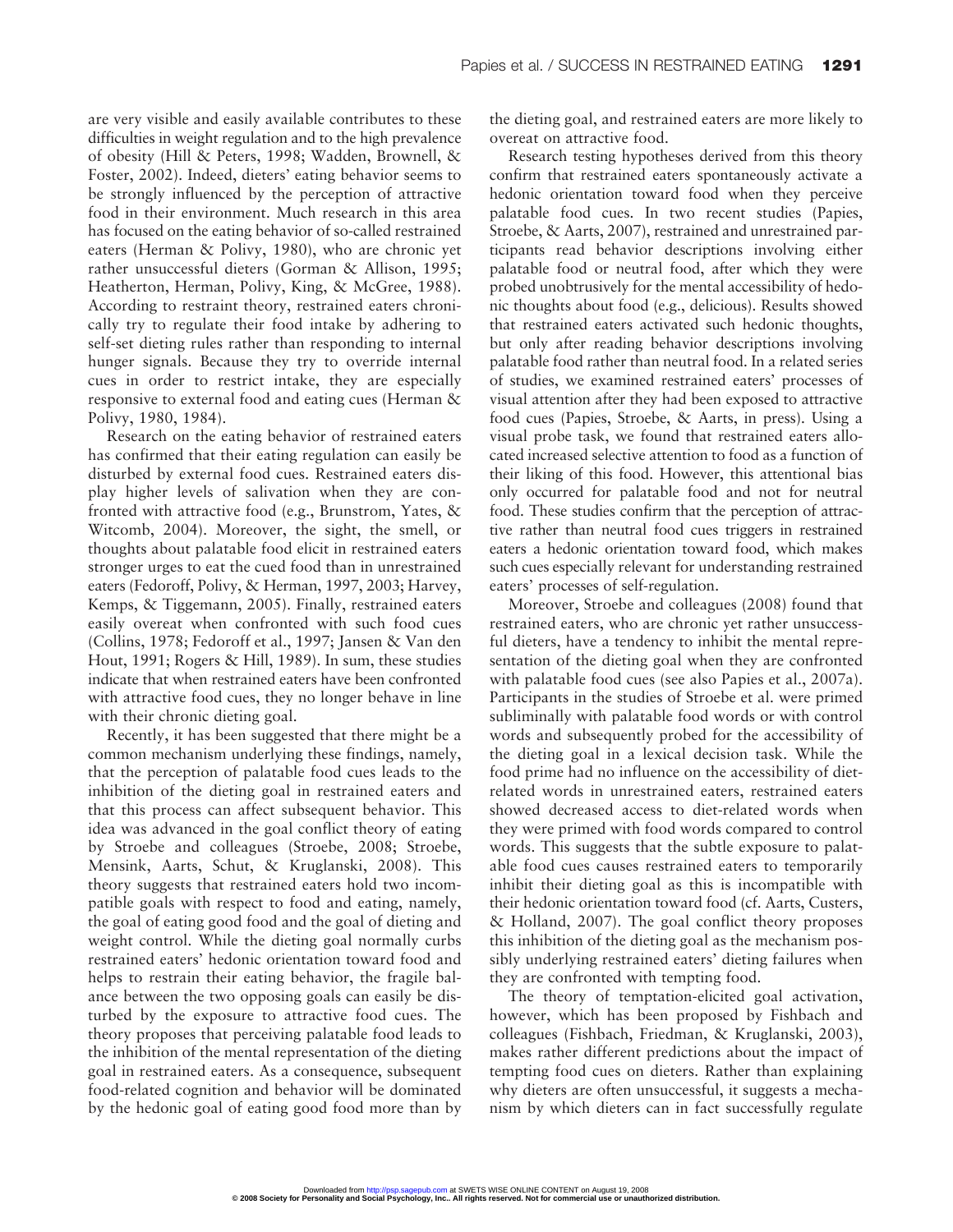their eating behavior. Fishbach et al. argue that when individuals repeatedly try to exert self-control in tempting situations, temptation cues will eventually become associated with the mental representation of the overriding goal that the temptation might undermine. As a result, facilitative links develop between temptations and goals, and the perception of a temptation cue will subsequently lead to the activation, rather than the inhibition, of the overriding goal. In a series of studies testing this theory (Fishbach et al., 2003), the accessibility of specific goal representations was measured after participants had been primed with words that represent a temptation potentially interfering with the pursuit of that goal. The findings in the domain of dieting show that priming temptations (e.g., chocolate) indeed increased the mental accessibility of the relevant overriding goal (e.g., dieting), but only for those dieters who reported being successful in their self-regulation. Thus, self-regulatory success seems to be associated with an increased tendency to activate the relevant goal in a situation where self-regulation is required (e.g., the confrontation with tempting food).

These findings seem inconsistent with the findings reported by Stroebe et al. (2008), who sought to explain why restrained eaters generally are not successful. Moreover, the findings by Fishbach et al. (2003) seem surprising given the literature on restrained eating behavior showing that restrained eaters overeat in response to tasty food cues (e.g., Fedoroff et al., 1997; Jansen & Van den Hout, 1991). However, although there is ample evidence for dieters' self-regulatory failures, the idea of successful self-regulation in chronic dieting is interesting and has potentially promising implications. Therefore, we will consider a number of methodological differences between these studies in order to assess the degree to which they could be integrated. First of all, the Fishbach et al. study on dieting (Study 4) used a self-constructed measure of "importance of dieting" to identify dieters, whereas Stroebe et al. used the Concern for Dieting scale of the Revised Restraint Scale (Herman & Polivy, 1980) as a measure of dieting motivation. According to extensive research in the domain of restrained eating, this scale identifies very motivated dieters who are chronically concerned with weight and dieting but who are also rather unsuccessful in this endeavor (e.g., Gorman & Allison, 1995; Heatherton et al., 1988; Herman & Polivy, 1980). This difference in measures used could explain why the Stroebe et al. studies showed, on the whole, a pattern of inhibition of the dieting goal following attractive food cues, as this might be typical of unsuccessful dieters.

A second difference between the two series of studies is also related to the issue of self-regulatory success. In fact, this individual difference was not assessed among the participants of the Stroebe et al. (2008) studies. However,

self-regulatory success could qualify the reported effects as different levels of self-regulatory success might even be found among restrained eaters. This would suggest that the two sets of findings could be integrated if one assumes that successful restrained eaters activate the dieting goal while unsuccessful restrained eaters inhibit the dieting goal in response to tempting food cues.

Finally, a third reason for the apparent inconsistencies between the two sets of findings might lie in the specific effects reported in both studies. Stroebe et al. (2008) compared the reaction times to diet words in the food prime to reaction times in the neutral prime condition, showing that for restrained eaters, the recognition of diet words was slowed down by the food prime as compared to the neutral prime. Fishbach et al. (2003), on the other hand, analyzed the reaction time to diet words following food primes as a function of importance of dieting and perceived self-regulatory success, showing that successful dieters recognize diet words after food primes faster than unsuccessful dieters. However, the reaction times to diet words after food primes were not compared directly to diet words after neutral primes. Hence, although suggestive, this study presents no conclusive evidence for actual facilitation or inhibition of the dieting goal among successful and unsuccessful dieters due to the presentation of food temptations.

These differences between the studies by Fishbach et al. (2003) and Stroebe et al. (2008) suggest that both temptation-elicited goal activation and goal inhibition could occur in restrained eaters, depending on levels of self-regulatory success. The present research was therefore designed to replicate and integrate these findings and thus answer the intriguing question of whether restrained eaters can actually diet successfully. For this reason, the current studies used the validated measure of Concern for Dieting (Herman & Polivy, 1980; Stroebe et al., 2008) to identify chronically restrained eaters and the measure of self-regulatory success introduced by Fishbach et al. to assess levels of self-regulatory success.

An interesting issue that might provide us with further insight into the processes underlying goal activation and inhibition is the time course of these priming effects. Although in both the Fishbach et al. (2003) and Stroebe et al. (2008) studies the food primes themselves were presented too short for conscious perception (50 ms and 23 ms, respectively), the onset of the diet target only occurred at least half a second later (700 ms and 500 ms, respectively), adding up to a stimulusonset asynchrony (SOA) of 750 ms and 523 ms, respectively. The SOA is of relevance as it influences the amount of processing that the prime receives before the actual target is presented, thus determining the prime's impact on the accessibility of related concepts. Research on the time course of priming effects has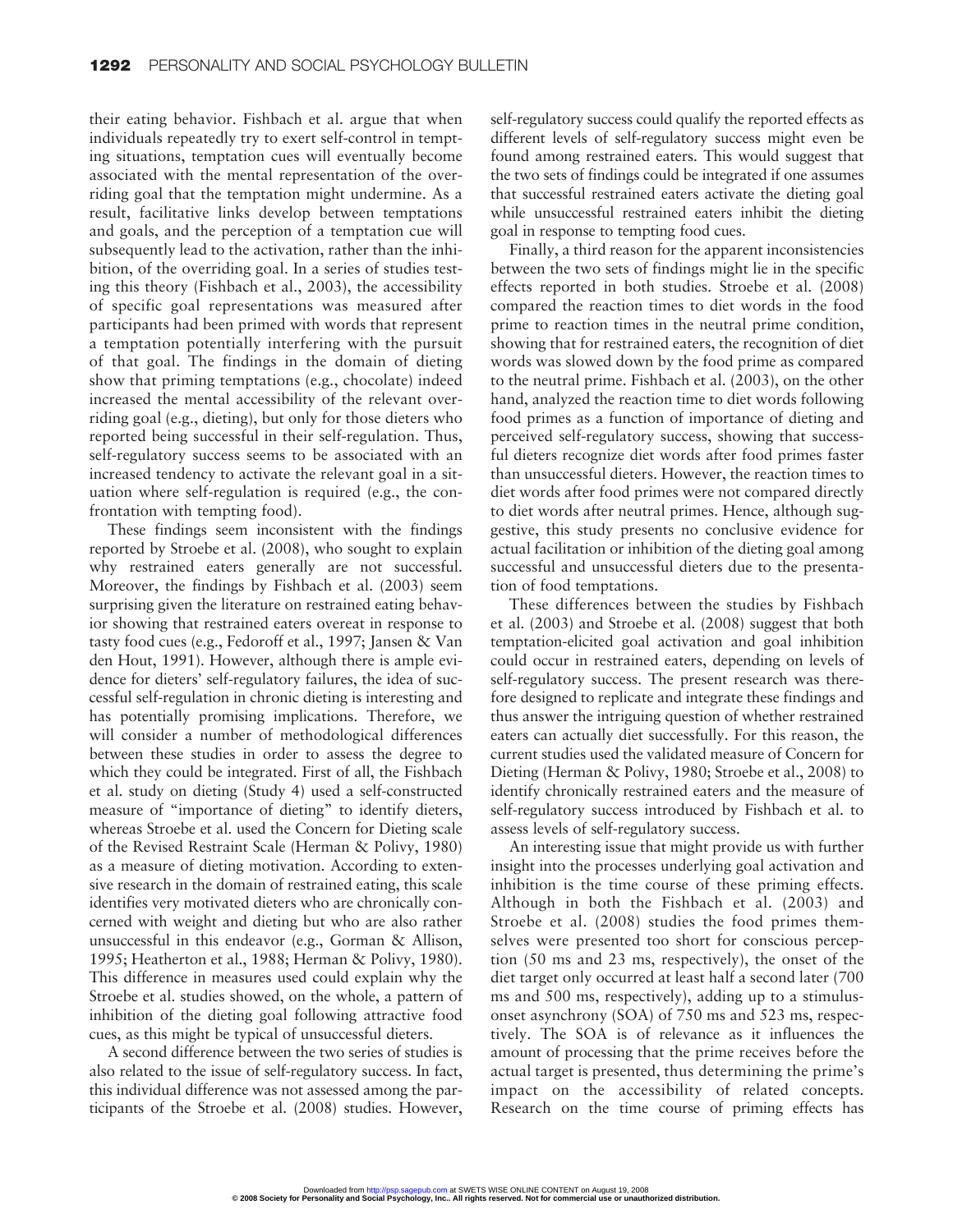revealed that both the activation and the inhibition of related concepts require some amount of processing time, especially when the prime and the target are not very strongly associated (Burgess & Simpson, 1988; Neely, 1977; Simpson & Burgess, 1985). In order to augment our understanding of the processes underlying the effects of food primes, the present study examined the time course of the temptation-elicited goal activation and inhibition by systematically varying the SOA between food primes and diet targets. We hypothesized that both the activation and the inhibition of the dieting goal after the food prime would be especially pronounced at longer SOAs. In Study 1, then, we examined the hypothesis that while unsuccessful restrained eaters will inhibit their dieting goal in response to food temptations, successful restrained eaters will activate this goal when they perceive tempting food, especially at longer SOAs. Study 2 was designed to assess the behavioral implications of self-regulatory success by testing whether it increases restrained eaters' adherence to their dieting plans over an extended period of time. This way, we hoped to gain insight into self-regulatory success by examining its effects on behavior as well as its cognitive underpinnings.

# **STUDY 1**

Study 1 was set up to test the impact of palatable food primes on the accessibility of the dieting goal for successful and unsuccessful restrained eaters. Words related to the goal of dieting were presented in a lexical decision task following the subliminal presentation of palatable food primes or neutral primes. In order to examine the time course of the prime effect and get a better understanding of its underlying process, the time interval between the presentation of the food prime and the presentation of the target (i.e., SOA) was varied within participants. We expected the accessibility of the dieting goal to differ from baseline only at the longer time interval and not at the shorter time intervals between the onset of prime and target.

#### Method

#### Participants and Design

In all, 52 students (13 men, 39 women) of Utrecht University participated in the study for course credit or  $\epsilon$ 2.50. The study used a mixed design with trial type (baseline vs. 180 ms vs. 360 ms vs. 540 ms SOA) as a within-participant factor and restrained eating and selfregulatory success as continuous predictors. Gender did not have a main effect or interact with the other predictors. Therefore, it will not be discussed any further.

#### **Materials**

Five words related to the goal of dieting (*weight*, *slim*, *diet*, *losing weight*, *weight watching*) served as targets in the lexical decision task. Five office-related words of equal word length served as control targets (*book*, *staple*, *office*, *desk*, *file*). Moreover, there were 10 neutral words and 20 nonwords that served as targets in filler trials. Five palatable food items (*chocolate*, *cookies*, *pizza*, *French fries*, *chips*; all single words in Dutch) were used as subliminal palatable food primes. Random letter strings were used as primes on filler and baseline trials and as pre- and postmasks for the food primes.

#### Procedure

Upon arrival at the laboratory, participants were seated in individual cubicles containing a desktop computer, which presented all materials and instructions.

*Lexical decision task*. Participants were instructed to indicate as fast and as accurately as possible whether the words presented between asterisks on the screen were existing Dutch words or not, using the clearly marked keys on the keyboards for their responses. They were instructed that series of letter strings would appear in between words, and they were not supposed to react to these letter strings. Five practice trials were presented to familiarize participants with this task.

The lexical decision task used here was adapted in such a way as to accommodate the different SOAs necessary to test our specific hypothesis. Participants were presented with a letter string presented for 30 ms followed by a letter string presented for 150 ms, again followed by a letter string of 30 ms, and so on. At random intervals, a target word was presented between asterisks, and participants were required to respond. This way, the length of a trial varied between 900 ms and 2.5 seconds, and participants were not able to form expectancies as to when the next target would appear. On critical trials, a food prime was presented for 30 ms and followed by varying numbers of letter strings until the diet word or office word was presented 180 ms, 360 ms, or 540 ms after the onset of the subliminal food prime (see Figure 1 for an example of a critical trial). On baseline trials, as well as on filler and nonword trials, the target word was preceded only by letter strings. The lexical decision task consisted of 20 diet-target trials, 20 office-target trials, 40 filler trials, and 80 nonword trials, adding up to a total of 160 trials. Trials were presented in a random order but with critical trials in fixed positions in order to ensure enough distance between them. After 80 trials, there was a break of 30 seconds.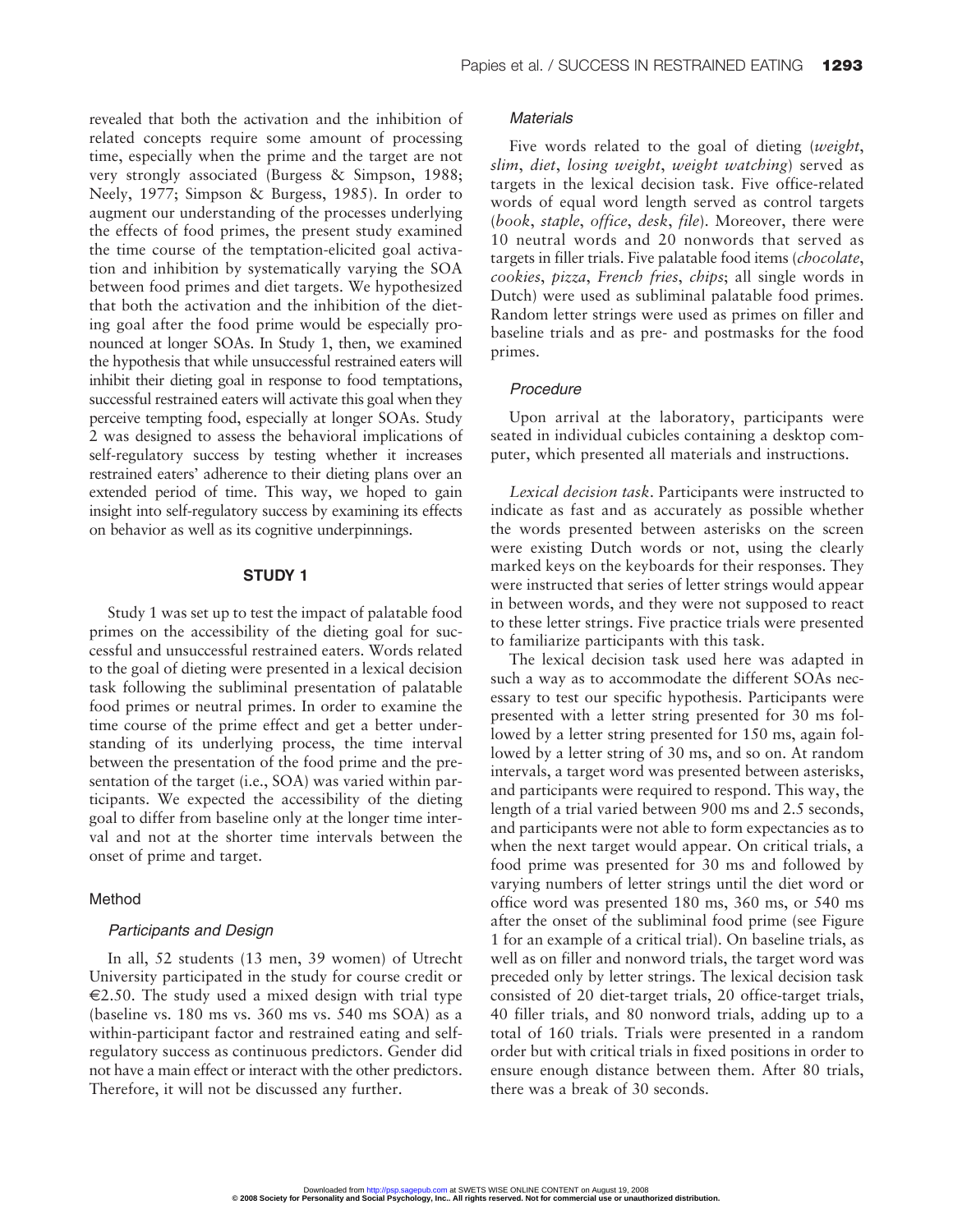

**Figure 1** Example of a critical trial with a stimulus-onset asynchrony (SOA) of 540 ms.

*Restrained eating scale*. Subsequently, participants filled out the Dutch version of the Concern for Dieting subscale of the Revised Restraint Scale. This scale assesses chronic concern with dieting by means of six items such as "Do you often diet?" and "Do you feel guilty after overeating?" Participants were also asked to report their body weight and height.

*Dieting importance*. We assessed the importance that participants attached to dieting with the two-item scale developed by Fishbach et al. (2003) by asking them to indicate on a 7-point scale how concerned they were with watching their weight and with being slim.

*Perceived self-regulatory success*. Finally, we measured perceived self-regulatory success in dieting with the three-item scale developed by Fishbach et al. (2003) by asking participants to indicate on a 7-point scale how successful they were in losing weight, how successful they were in watching their weight, and how difficult they found it to stay in shape (last item reverse coded). After they had answered all questions, participants were debriefed, paid, and thanked.

#### **Results**

The correlations between the two measures of dieting and the measure of self-regulatory success are displayed in Table 1. The correlation between restrained eating and importance of dieting is high, indicating that these two scales assess related concepts. Moreover, the correlation of self-regulatory success with restrained eating is negative, which confirms our reasoning that restrained eaters on the whole are rather unsuccessful dieters. Body mass index (BMI) was calculated by dividing participants' body weight by the square of their height. As expected,

**TABLE 1:** Statistics of the Measures Used and Correlations Between the Concern for Dieting Subscale of the Restraint Scale; the Importance of Dieting and the Dieting Success Measures by Fishbach, Friedman, and Kruglanski (2003); and Body Mass Index (BMI)

|                                       | М                  | SD.           |                                |        |          |  |
|---------------------------------------|--------------------|---------------|--------------------------------|--------|----------|--|
| 1. Restraint (concern<br>for dieting) |                    | 6.81 3.55     |                                |        |          |  |
| 2. Dieting importance                 |                    | $9.69$ $2.70$ | $.70**$                        |        |          |  |
| 3. Dieting success                    |                    |               | $12.21 \quad 3.29 \quad -42**$ | $-30*$ |          |  |
| 4. BMI                                | $22.41 \quad 3.19$ |               | $.45**$                        | $30*$  | $-.48**$ |  |

\**p* < .05. \*\**p* < .01.

higher self-regulatory success was associated with lower BMI values.

The main dependent variable in the present study was the time it took participants to indicate that the diet words presented in the lexical decision task were existing Dutch words. Response latencies of incorrect responses or larger than three standard deviations from the mean were excluded from analyses. The remaining response latencies were analyzed as a function of restrained eating, self-regulatory success, and their interaction in order to assess the accessibility of the dieting goal after the food prime at different SOAs for successful and unsuccessful restrained eaters. In order to reduce multicollinearity, predictor variables were transformed to standardized scores before computing cross-product terms (Dunlap & Kemery, 1987).

Regression analyses revealed a three-way interaction between restraint scores, success scores, and trial type on diet targets,  $F(3, 46) = 4.17$ ,  $p = .01$ ,  $\eta^2 = .21$ . In order to further examine this interaction and test our specific hypothesis, we examined the effect of self-regulatory success on the response latencies of restrained eaters (one standard deviation above the mean; see Aiken & West, 1991) at the different types of trials. This analysis revealed a marginally significant main effect of selfregulatory success,  $F(1, 48) = 3.65$ ,  $p = .06$ ,  $\eta^2 = .07$ , which was qualified by an interaction between success and trial type,  $F(3, 46) = 3.02$ ,  $p = .04$ ,  $\eta^2 = .17$ . These results are displayed in Figure 2. Contrast analyses showed that successful restrained eaters (one *SD* above the mean of the success scale) responded significantly faster to diet words when they were preceded by a food prime compared to baseline trials, but only when the SOA was 540 ms, *F*(1,  $(48) = 5.94, p = .02, \eta^2 = .11,$  and not when the SOA was 180 ms,  $F(1, 48) = 0.86$ ,  $p = .36$ ,  $\eta^2 = .02$ , or when the SOA was 360 ms,  $F(1, 48) = 0.21$ ,  $p = .64$ ,  $\eta^2 = .00$ . However, unsuccessful restrained eaters (one *SD* below the mean of the success scale) took significantly longer to respond to diet words when these were preceded by a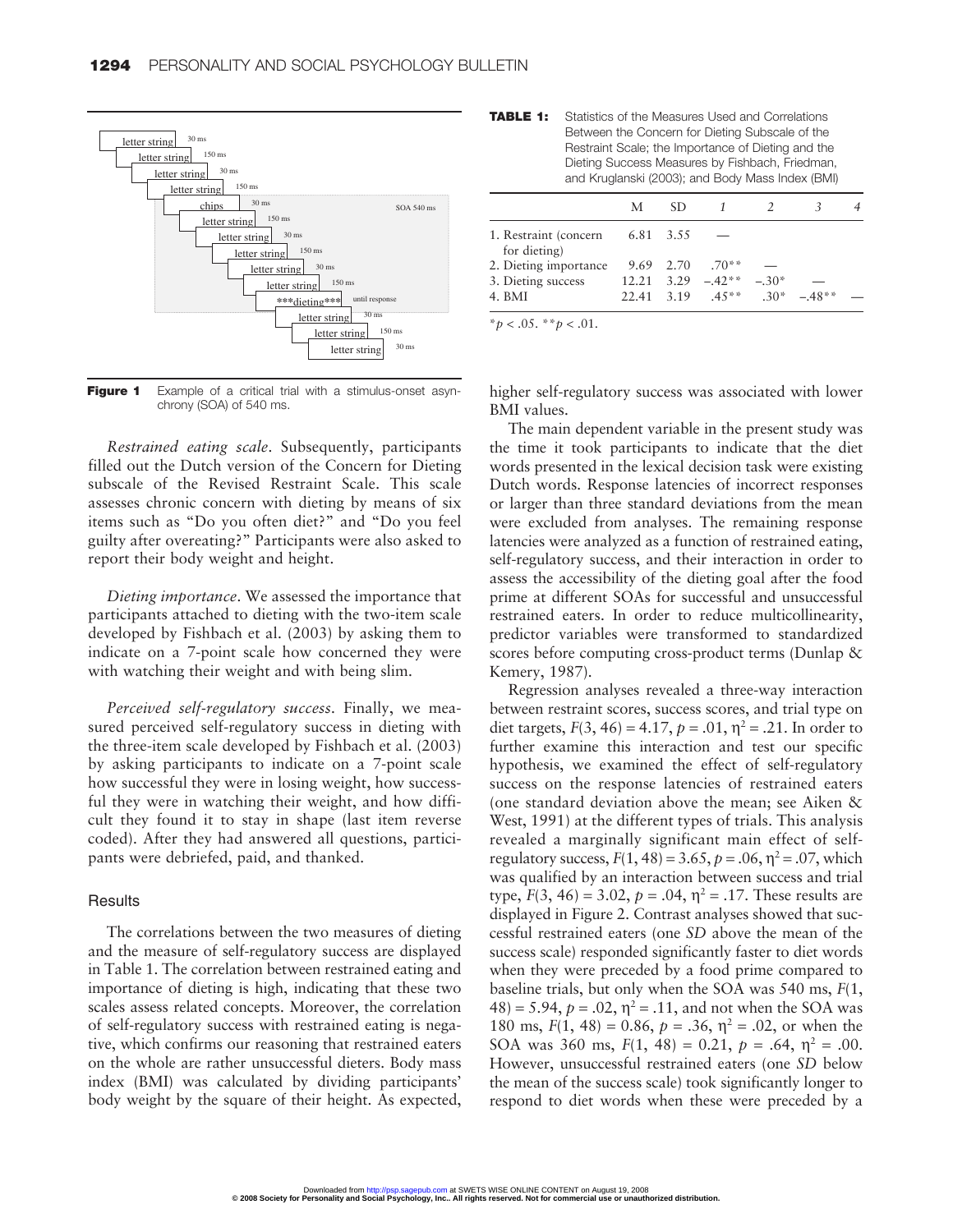

**Figure 2.** Restrained eaters' mean response latencies to diet targets as a function of self-regulatory success and stimulusonset asynchrony (SOA).

NOTE: Successful and unsuccessful groups represent one standard deviation above versus below the mean of the success scale.

food prime compared to baseline trials, but only when the SOA was 540 ms,  $F(1, 48) = 5.80$ ,  $p = .02$ ,  $\eta^2 = .11$ , and not when the SOA was 180 ms,  $F(1, 48) = 1.00$ ,  $p =$ .32,  $\eta^2$  = .02, or when the SOA was 360 ms,  $F(1, 48)$  = 1.30,  $p = 0.26$ ,  $\eta^2 = 0.03$ . Thus, at the SOA of 540 ms, the food prime led to an activation of the dieting goal above baseline in successful restrained eaters and to its inhibition below baseline in unsuccessful restrained eaters.

The same pattern of results emerges in a betweensubjects analysis when comparing the reaction times of successful and unsuccessful restrained eaters at the different types of trials. Results showed that their responses did not differ at baseline,  $F(1, 48) = 0.41$ ,  $p = .53$ ,  $\eta^2 = .01$ . The effect of success approached significance at the SOA of 180 ms,  $F(1, 48) = 2.88$ ,  $p = .10$ ,  $\eta^2 = .06$ , and at the SOA of 360 ms,  $F(1, 48) = 2.42$ ,  $p = .13$ ,  $\eta^2 = .05$ , and it was significant at the SOA of 540 ms,  $F(1, 48) = 6.89$ , *p* = .01,  $\eta^2$  = .13.<sup>1</sup> This difference between successful and unsuccessful restrained eaters is a conceptual replication of the findings reported by Fishbach et al. (2003).

There were no significant effects on trials in which office words served as targets.

# **Discussion**

The findings of Study 1 confirmed our hypothesis that the subliminal presentation of an attractive food prime has a differential impact on the accessibility of the dieting goal in restrained eaters, depending on their self-regulatory success. For successful restrained eaters, food primes led to the facilitation of the dieting goal compared to baseline, whereas for unsuccessful restrained eaters, food primes caused the inhibition of the dieting goal. Moreover, these priming effects were observed only in the condition

with a time delay of 540 ms between the onset of the food prime and the onset of the diet target. At shorter SOAs, food primes did not affect the accessibility of the dieting goal. This result mirrors the findings of Fishbach et al. (2003) and Stroebe et al. (2008), which also relied on relatively long SOAs (750 ms and 523 ms, respectively) to assess effects of temptation primes.

The goal of Study 1 was to integrate the findings of Fishbach et al. (2003) and Stroebe et al. (2008), who reported seemingly inconsistent findings with regard to the effect of food primes on the dieting goal. The present study replicated the findings by Fishbach et al. (2003, Study 4) with the slight modification of using the Concern for Dieting Subscale of the Restraint Scale as a predictor, and it showed that those restrained eaters who are relatively more successful display facilitation of the dieting goal in response to food primes. At the same time, we replicated the findings by Stroebe et al. by demonstrating the inhibition of the dieting goal after food primes, but only in unsuccessful restrained eaters. These findings point toward self-regulatory success as the crucial moderating variable in the effects of food primes on the dieting goal. The question remains, however, whether the effect of selfregulatory success extends not only to goal accessibility but also to the corresponding goal-directed behavior. This is the central question of Study 2.

# **STUDY 2**

Recent research on goal-directed behavior has provided ample evidence that the accessibility of a behavioral goal is a crucial parameter in the subsequent pursuit of that goal. Unobtrusively increasing the accessibility of a goal by a priming manipulation makes subsequent behavior in pursuit of that goal more likely, for example, when participants who are primed with the goal of socializing subsequently expend more effort in order to win tickets for a student party (Aarts, Gollwitzer, & Hassin, 2004; Bargh, Gollwitzer, Lee Chai, Barndollar, & Troetschel, 2001; Custers & Aarts, 2007). Thus, if self-regulatory success increases the accessibility of the dieting goal when a temptation is perceived, we argue that it might also facilitate the pursuit of the dieting goal in tempting situations, that is, align one's action with one's intentions.

Fishbach et al. (2003) report a study that appears to be relevant to this issue as it investigates the effects of temptation priming on the behavior of diet-concerned individuals (Study 5). After participants had been primed with either attractive food cues, diet cues, or neutral cues, the mental accessibility of the dieting goal was measured in a lexical decision task. Then, participants could choose between a healthy, diet-congruent gift (apple) and an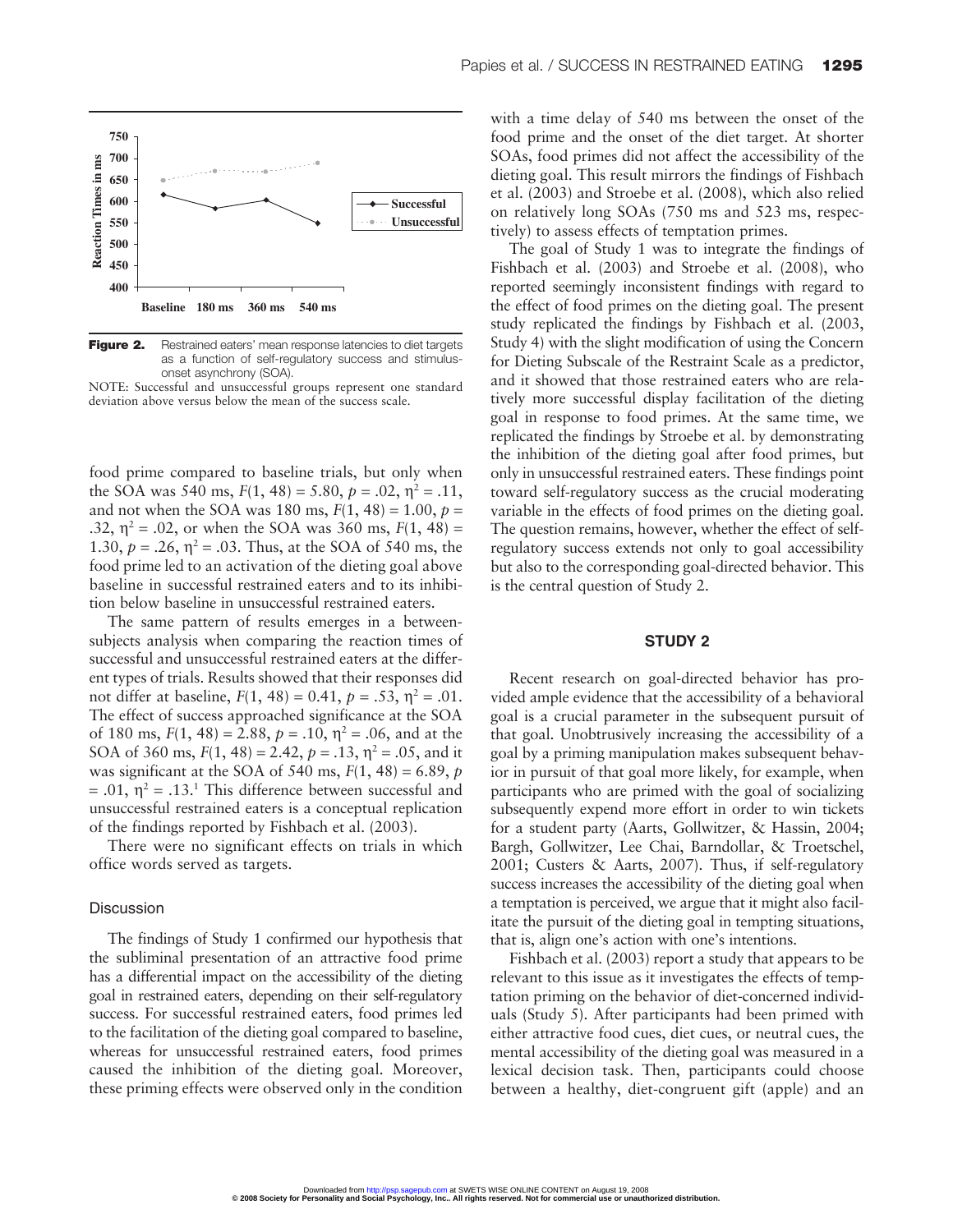unhealthy, palatable gift (chocolate bar) from the experimenter. Results showed that both the attractive food prime and the diet prime increased the mental accessibility of the dieting goal and also triggered participants to choose the diet-congruent parting gift more often than in the control condition. Thus, this study seems to indicate that attractive food primes increase dieters' adherence to the dieting goal. Although all participants of this study were somewhat concerned with weight and dieting, their self-regulatory success was not measured. It is therefore difficult to relate the findings of this study to the differences reported earlier between successful and unsuccessful dieters. Based on earlier findings, one would expect that only successful dieters will behave in line with their dieting intentions in such a tempting situation. Less successful dieters, as we have seen earlier, have a tendency to overeat when confronted with tempting food cues, and they should be more likely to choose the chocolate bar instead of the apple (e.g., Fedoroff et al., 1997, 2003). Therefore, we designed a second study to test the hypothesis that only successful dieters pursue their dieting intentions in tempting situations.

In this study, we specifically examined the role of self-regulatory success in restrained eaters' adherence to their dieting plans over a 2-week period. As prior research has shown that restrained eaters activate hedonic cognitions and easily abandon their diets when confronted with high-calorie, palatable food (e.g., Fedoroff et al., 1997, 2003; Papies et al., 2007, in press), we were especially interested in restrained eaters' dieting behavior with respect to abstaining from such food items. We hypothesized that unsuccessful restrained eaters, who have been shown to inhibit the dieting goal when confronted with palatable food, would not translate their intentions not to eat the critical food items into behavior as the representation of the dieting goal is not available to guide their actions in the relevant situations. Successful restrained eaters, on the other hand, have a tendency to activate their dieting goal when they are confronted with palatable food, which enables them to execute their dietrelated intentions. In sum, therefore, self-regulatory success should moderate the intention–behavior relationship for restrained eaters.

# Method

# Participants and Design

In all, 65 students of Utrecht University (12 men, 53 women) participated in this study in exchange for either course credit or  $\epsilon$ 2 and the chance to win an additional prize of  $\in$ 30. The study used a longitudinal design with two measurements separated by a time interval of 2 weeks. Dietary restraint, dieting success, and not-eating intentions were measured at Time 1 and used as continuous variables to predict eating behavior measured at Time  $2.<sup>2</sup>$ 

# Procedure

*Time 1*. Participants were seated in individual cubicles and completed several questionnaires on the computer. Restrained eating and perceived self-regulatory success were assessed the same way as in Study 1. As a measure of the goal to diet, participants were then asked to indicate on a 7-point scale their intentions not to eat five palatable food items (e.g., pizza, chocolate) within the next 2 weeks. These were the same five food items that had been used as primes in Study 1. After this, participants were paid and thanked for their participation. They had no indication that they would be contacted again.

*Time 2*. Each participant was contacted by e-mail exactly 15 days after initial participation. They were asked to complete a short electronic questionnaire concerning the same food items as in the first measurement. They indicated how often they had eaten the food items in the past 2 weeks on a 7-point scale ranging from *never* to *very often*. Participants returned the questionnaire by e-mail either on the day they received it or on the following day.

# **Results**

The frequency of eating the critical food items was analyzed in order to test our hypothesis that intentions not to eat certain food items predict behavior only for successful restrained eaters but not for unsuccessful restrained eaters. In order to reduce multicollinearity, predictor variables were transformed to standardized scores before computing cross-product terms (Dunlap & Kemery, 1987). Regression analyses revealed a main effect of intention,  $β = -.61, t(57) = -4.41 p = .00$ , such that intentions not to eat the food items in question were associated with a lower frequency of eating them. However, this effect was qualified by the predicted three-way interaction between intentions, restraint, and success,  $β = -.31, t(57) = -2.10, p = .04$ . To further examine this interaction, the effect of intentions and success was assessed for unrestrained and restrained eaters separately (one standard deviation below vs. above the mean of the restraint scale; see Aiken & West, 1991). For unrestrained eaters, there was a strong main effect of intentions,  $β = -.67, t(57) = -3.90, p = .00$ , such that intentions not to eat the food items was associated with a lower frequency of eating them. For restrained eaters, however, the main effect of intention,  $\beta = -.55$ ,  $t(57) = -2.96$ ,  $p = .01$ , was qualified by a significant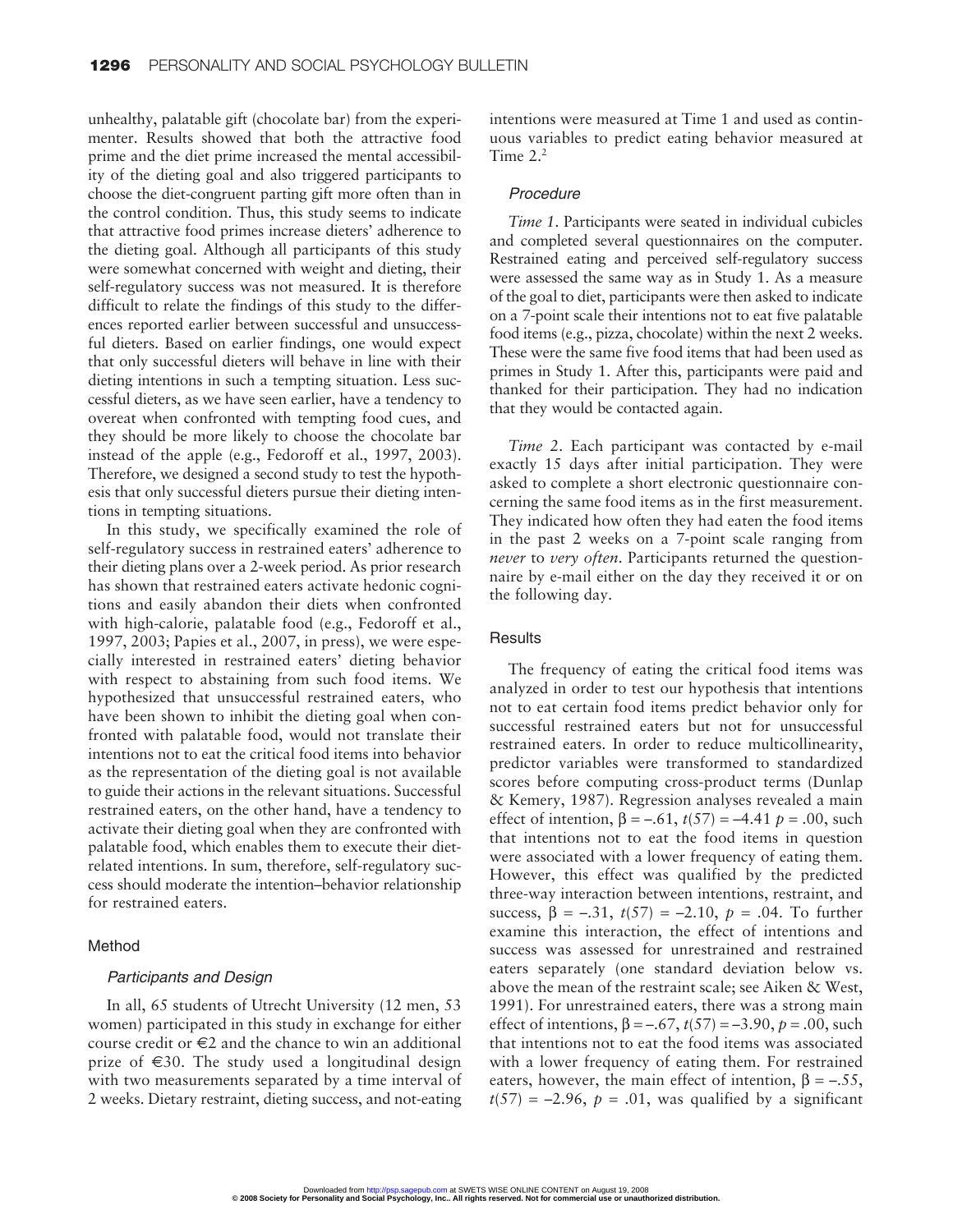interaction between intentions and success,  $β = -.43$ ,  $t(57) = -2.10$ ,  $p = .04$ . In line with our hypothesis, simple slope analyses showed that intentions only predicted the behavior of successful restrained eaters, β = –.98, *t*(57) = –3.85, *p* = .000, such that stronger intentions not to eat the critical food items corresponded with eating them less frequently. For unsuccessful restrained eaters, these intentions did not predict how often they ate the critical food items,  $\beta = -.12$ ,  $t(57) =$  $-0.40, p = .69$ .

#### **Discussion**

The results of Study 2 confirmed our hypothesis that self-regulatory success among restrained eaters influences their actual eating behavior. We found that successful and unsuccessful restrained eaters differed in the degree to which they were able to translate their dietrelated intentions into actual behavior, such that intentions not to eat certain food items predicted the self-reported frequency of actually eating these items only for successful restrained eaters. For unsuccessful restrained eaters, the frequency of eating the critical food items was not related to their intentions. Thus, self-regulatory success emerged as a moderator of the intention–behavior link in restrained eaters.

In order to successfully execute one's intentions, it is essential that one remembers them at the right moment. Study 1 showed that unsuccessful restrained eaters have a tendency to inhibit their dieting goal in tempting situations, and we argue that this might be the critical process that interferes with the execution of dieting intentions in unsuccessful restrained eaters. Because their dieting goal is inhibited when they perceive an attractive food item, they might simply not think of the fact that they had formed an intention not to eat it. Although we did not directly assess the effect of the accessibility of the dieting goal on eating behavior, Study 2 presents converging evidence for this hypothesized process underlying restrained eaters' self-regulatory failure. By examining the effects of self-regulatory success on actual behavior, we extended the findings of Study 1 as well as the findings by Fishbach et al. (2003) that focused on the cognitive processes associated with success. Thus, this study confirms that self-regulatory success is a meaningful dimension among restrained eaters as it is reflected not only in processes of goal activation but also in goal-directed behavior.

# **GENERAL DISCUSSION**

The presence of attractive food has a profound impact on the cognitions and behavior of dieters and their efforts at self-regulation (e.g., Fedoroff et al., 1997, 2003). Given the omnipresence of food cues in our living environment, is there any hope at all for the dieters among us? The present article suggests that there is and presents cognitive and behavioral characteristics of dieting success.

Study 1 confirmed earlier findings by Fishbach et al. (2003) that dieters who indicate being successful in their weight regulation have a tendency to activate their dieting goal when they perceive tempting food. Our study found evidence of this process of successful self-regulation even among restrained eaters, who previously were found to be chronic but rather unsuccessful dieters on the whole. However, restrained eaters who indicated being unsuccessful showed the opposite tendency: These dieters inhibited their dieting goal after the presentation of attractive food primes, which resembles the findings of earlier studies by Stroebe and colleagues (2008) for a subgroup of relatively unsuccessful dieters. Thus, the results of Study 1 integrate the findings of two lines of research and present us with a differentiated picture of the impact of attractive food cues on the dieting goal in restrained eaters as this is moderated by self-regulatory success. Study 2 then extended these findings to actual dieting behavior and showed that successful dieters are more likely to enact their dieting intentions than unsuccessful dieters. Taken together, our studies corroborate the existence of the mechanism of temptation-elicited goal activation associated with dieting success (Fishbach et al., 2003) and also provide evidence for the behavioral effects of dieting success.

What are the implications of these findings for our understanding of the impact of food cues on restrained eaters? A large number of studies demonstrated the detrimental effects of attractive food cues on the selfregulation of restrained eaters, providing evidence of restrained eaters' appetitive responses and overeating when they are confronted with attractive food cues (e.g., Fedoroff et al., 1997, 2003; Harvey et al., 2005; Jansen & Van den Hout, 1991). The goal conflict model (Stroebe, 2008; Stroebe et al., 2008) has been developed to explain these instances of self-regulatory failure and points toward the activation of hedonic thoughts and the inhibition of the dieting goal as the possible underlying mechanisms. The present studies, however, suggest that these processes might be especially relevant for a subgroup of restrained eaters, namely, those who report to be rather unsuccessful at their dieting attempts. Those dieters who are successful trigger their dieting goal in tempting situations so that they should be less prone to overeat when confronted with the sight, the smell, or thoughts of attractive food.

Note that the present studies only examined restrained eaters' cognitive and behavioral responses to high-calorie,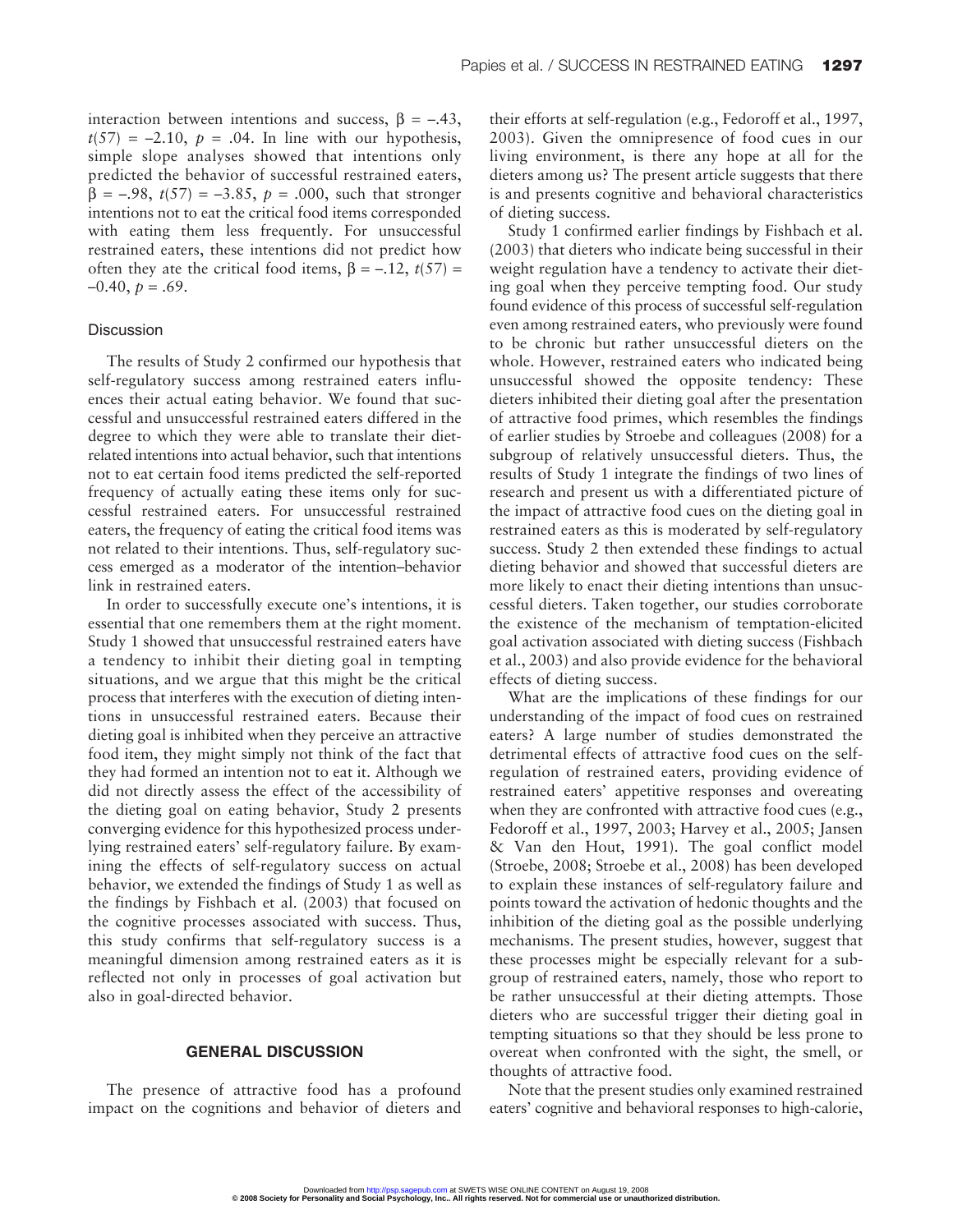palatable food, and it is possible that successful restrained eaters activate their dieting goal even in response to other, less tempting food cues. An additional limitation of our studies is that our measure of dieting behavior relied on participants' self-reported frequency of eating the critical food items without controlling for the frequency of actually having been exposed to these temptations. Future studies might further examine successful dieters' cognitive and behavioral strategies of selfregulation and relate them to instances of eating behavior in more controlled situations.

Our finding that dieting success emerged as a significant moderator of the intention–behavior link in restrained eaters is in line with earlier research on the execution of diet-related intentions, which has identified individuals' perceived control with respect to losing weight as a moderator of the intention–behavior link (Schifter & Ajzen, 1985). In the study by Schifter and Ajzen (1985), perceived control was measured by asking participants to indicate the likelihood that their attempts at weight control would be successful, which closely resembles the measure of self-regulatory success used in the present studies. Thus, both scales might tap into the same underlying construct, namely, participants' perceived ability to reduce their body weight, which helps dieters to translate their dieting intentions into actual behavior. In all of these studies, however, selfregulatory success was assessed by assessing participants' own perceptions of success so that it remains unclear how these measures are related to more objective standards of weight control. In the present work, we made a first step toward including such objective standards by computing the correlation with BMI and confirming that successful participants had a relatively lower BMI. However, future studies should include more extensive assessments of dieting success.

Another moderator of the intention–behavior link that has emerged from earlier research and that is relevant to the current investigation is goal accessibility. That is, in order to have an effect on behavior, goals should be increasedly accessible at the time of action. Evidence for the beneficial effect of the accessibility of the behavioral goal in intention–behavior relations stems mostly from research on implementation intentions (for a metaanalysis, see Gollwitzer & Sheeran, 2006; Sheeran, 2002). These are concrete plans that specify when, where, and how one is planning to pursue a goal, thereby producing a cognitive association between certain situational cues on one hand and the behavioral goal that one wants to pursue on the other hand. Forming implementation intentions increases the likelihood that the mental representation of the goal becomes highly accessible when the relevant situation is encountered, which in turn contributes directly to the actual execution of

the intention (Webb & Sheeran, 2007). Although our current studies did not examine the behavioral effects of the accessibility of the dieting goal directly, the combined findings of Studies 1 and 2 might point in this direction, that is, that changes in goal accessibility might be the cognitive process underlying the reported effects of selfregulatory success on the link between intention and behavior in restrained eaters.

The fact that self-regulatory success emerges as such a crucial parameter in restrained eating raises questions about the mechanism underlying the activation or inhibition of the dieting goal. How do some restrained eaters manage to spontaneously activate their long-term dieting goal in the face of an attractive short-term temptation? Fishbach et al. (2003) argue that such a facilitative link between temptations and goals arises from repeated attempts at self-control in a given domain, for example, by repeatedly trying to diet when one is confronted with a tasty food temptation. Our earlier studies (Papies et al., in press) showed that perceiving attractive food triggers in restrained eaters the activation of hedonic thoughts about food. Thus, once such hedonic thoughts have been activated, attempts at self-control require a restrained eater to overrule the tendency to translate these into action (i.e., eating the good food) by consciously thinking about his or her dieting goal and then pursuing it (i.e., refraining from eating the food). By doing so repeatedly, the association between hedonic thoughts about food and the goal of eating the food will be weakened, and at the same time, the association between hedonic thoughts and the dieting goal will be strengthened (Bargh, 1990; Bargh & Gollwitzer, 1994).

Note that this mechanism necessitates a conscious effort on behalf of the dieter to substitute one course of action by another, which might eventually also lead to the substitution of one cognitive association by another, more beneficial one. Once the new association is overlearned to a sufficient degree, attractive food cues can trigger the dieting goal unconsciously and efficiently, two important aspects of automaticity (Bargh, 1994). The effectiveness of such a conscious "intervention" to replace an existing unwanted behavior with a new, more desirable one has recently been demonstrated in a field study on implementation intentions (Holland, Aarts, & Langendam, 2006). The actual strength of the goal, namely, the degree to which it is seen as desired by the individual, could influence the likelihood that a dieter will consciously decide to pursue it in critical situations and thus contribute to the development of self-regulatory success (Ferguson, 2007; see also Custers & Aarts, 2005).

In sum, the process that we suggest helps restrained eaters to be successful in their dieting attempts resembles the concept of implementation intentions in two important dimensions. First, both strategies of self-regulation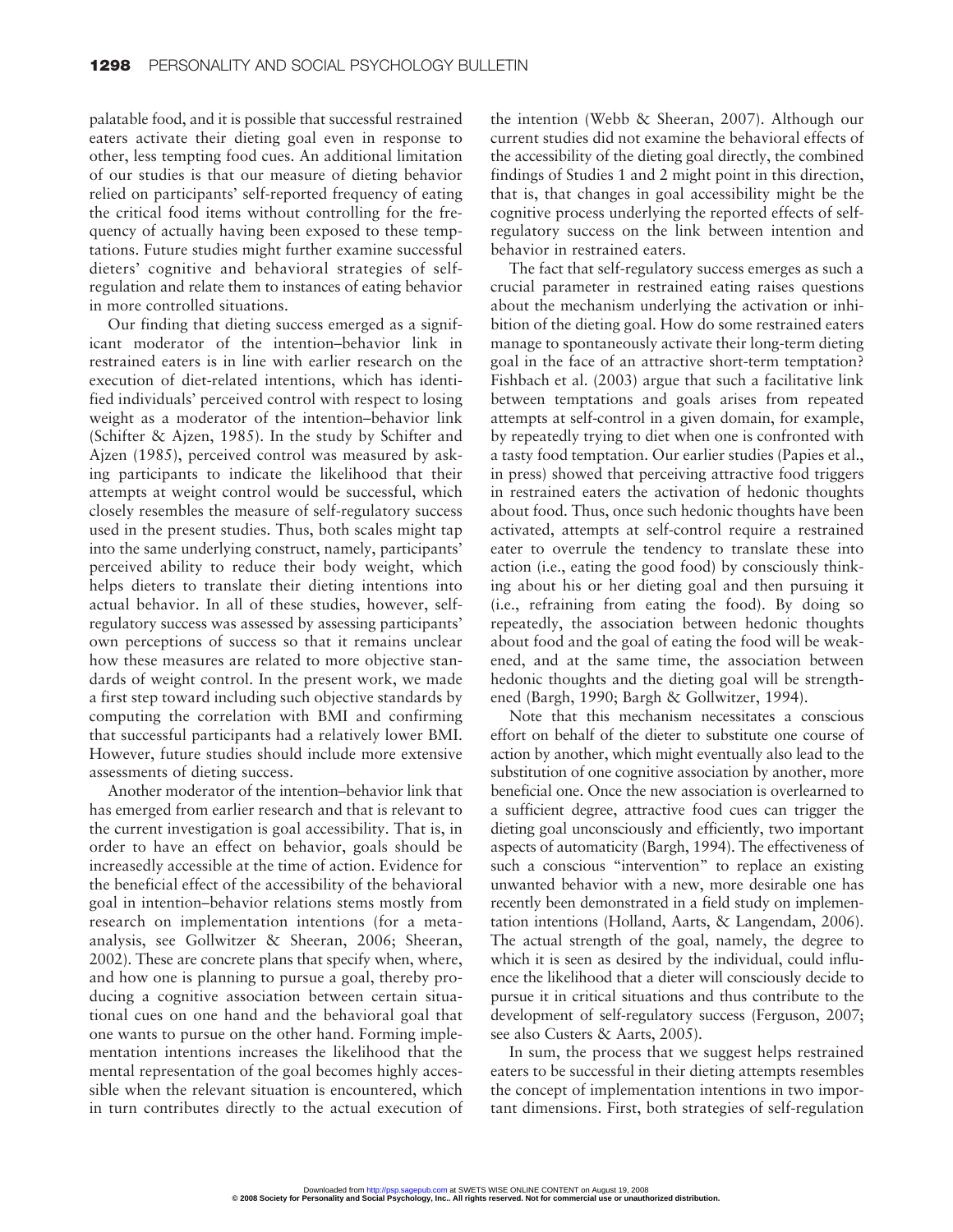are effective because they increase the accessibility of the behavioral goal in the critical situation. And second, both require conscious planning of the individual to change his or her behavior, which might eventually lead to a change in the underlying cognitive structure that triggers responses to certain situations. This way, our current studies fit in a new direction in psychological research that focuses not only on the detrimental effects of automatic processes for health behaviors, such as in unhealthy habits that are hard to break (e.g., Sheeran et al., 2005; for an overview, see Aarts, 2007), but points also at the potential benefits of both conscious planning and automatic processes for one's healthy goal pursuits.

#### **NOTES**

1. The mean reaction times of successful and unsuccessful restrained eaters at the different types of trials were  $M = 616$  ( $SE = 38.85$ ) versus *M* = 648 (*SE* = 23.61; baseline); *M* = 583 (*SE* = 39.48) versus *M* = 669  $(SE = 24.00;$  stimulus-onset asynchrony [SOA] 180 ms);  $M = 603$ (*SE* = 32.59) versus *M* = 668 (*SE* = 19.80; SOA 360 ms); and *M* = 549 (*SE* = 41.21) versus *M* = 688 (*SE* <sup>=</sup> 25.05; SOA 540 ms).

2. Although 126 participants completed the first part of the study, only 65 participants returned the e-mail questionnaire that was sent to them 2 weeks later. This relatively high attrition rate is probably due to the fact that participants were not aware that they would be contacted again for the second part of the study. However, there were no differences on the measures of restraint, success, or intentions at Time 1 between participants who did and those who did not respond to the e-mail follow-up (all *F*s < .8).

#### **REFERENCES**

- Aarts, H. (2007). Health and goal-directed behavior: The nonconscious regulation and motivation of goals and their pursuit. *Health Psychology Review*, *1*, 53-82.
- Aarts, H., Custers, R., & Holland, R. W. (2007). The nonconscious cessation of goal pursuit: When goals and negative affect are coactivated. *Journal of Personality and Social Psychology*, *92*, 165-178.
- Aarts, H., Gollwitzer, P. M., & Hassin, R. R. (2004). Goal contagion: Perceiving is for pursuing. *Journal of Personality and Social Psychology*, *87*, 23-37.
- Aiken, L. S., & West, S. G. (1991). *Multiple regression: Testing and interpreting interactions*. Thousand Oaks, CA: Sage.
- Bargh, J. A. (1990). Auto-motives: Preconscious determinants of social interaction. In E. T. Higgins & R. M. Sorrentino (Eds.), *Handbook of motivation and cognition: Foundations of social behavior* (Vol. 2, pp. 93-130). New York: Guilford.
- Bargh, J. A. (1994). The four horsemen of automaticity: Awareness, intention, efficiency, and control in social cognition. In R. S. Wyer, Jr., & T. K. Srull (Eds.), *Handbook of social cognition* (2nd ed., Vol. 1, pp. 1-40). Hillsdale, NJ: Lawrence Erlbaum.
- Bargh, J. A., & Gollwitzer, P. M. (1994). Environmental control of goal-directed action: Automatic and strategic contingencies between situations and behavior. In W. D. Spaulding (Ed.), *Integrative views of motivation, cognition, and emotion. Nebraska Symposium on Motivation* (Vol. 41, pp. 71-124). Lincoln: University of Nebraska Press.
- Bargh, J. A., Gollwitzer, P. M., Lee Chai, A., Barndollar, K., & Troetschel, R. (2001). The automated will: Nonconscious activation and pursuit of behavioral goals. *Journal of Personality and Social Psychology*, *81*, 1014-1027.
- Brunstrom, J. M., Yates, H. M., & Witcomb, G. L. (2004). Dietary restraint and heightened reactivity to food. *Physiology and Behavior*, *81*, 85-90.
- Burgess, C., & Simpson, G. B. (1988). Cerebral hemispheric mechanisms in the retrieval of ambiguous word meanings. *Brain and Language*, *33*, 86-103.
- Collins, J. E. (1978). Effects of restraint, monitoring, and stimulus salience on eating behavior. *Addictive Behaviors*, *3*, 197-204.
- Custers, R., & Aarts, H. (2005). Positive affect as implicit motivator: On the nonconscious operation of behavioral goals. *Journal of Personality and Social Psychology*, *89*, 129-142.
- Custers, R., & Aarts, H. (2007). In search of the nonconscious sources of goal pursuit: Accessibility and positive affective valence of the goal state. *Journal of Experimental Social Psychology*, *43*, 312-318.
- Dunlap, W. P., & Kemery, E. R. (1987). Failure to detect moderating effects: Is multicollinearity the problem? *Psychological Bulletin*, *102*, 418-420.
- Fedoroff, I. C., Polivy, J., & Herman, C. P. (1997). The effect of preexposure to food cues on the eating behavior of restrained and unrestrained eaters. *Appetite*, *28*, 33-47.
- Fedoroff, I. C., Polivy, J., & Herman, C. P. (2003). The specificity of restrained versus unrestrained eaters' responses to food cues: General desire to eat, or craving for the cued food? *Appetite*, *41*, 7-13.
- Ferguson, M. J. (2007). On the automatic evaluation of end-states. *Journal of Personality and Social Psychology*, *92*, 596-611.
- Fishbach, A., Friedman, R. S., & Kruglanski, A. W. (2003). Leading us not unto temptation: Momentary allurements elicit overriding goal activation. *Journal of Personality and Social Psychology*, *84*, 296-309.
- Flegal, K. M. (2005). Epidemiologic aspects of overweight and obesity in the United States. *Physiology and Behavior*, *86*, 599-602.
- Gollwitzer, P. M., & Sheeran, P. (2006). Implementation intentions and goal achievement: A meta-analysis of effects and processes. In M. P. Zanna (Ed.), *Advances in experimental social psychology* (Vol. 38, pp. 69-119). San Diego, CA: Elsevier Academic Press.
- Gorman, B. S., & Allison, D. B. (1995). Measures of restrained eating. In D. B. Allison (Ed.), *Handbook of assessment methods for eating behaviors and weight related problems: Measures, theory, and research* (pp. 149-184). Thousand Oaks, CA: Sage.
- Harvey, K., Kemps, E., & Tiggemann, M. (2005). The nature of imagery processes underlying food cravings. *British Journal of Health Psychology*, *10*, 49-56.
- Heatherton, T. F., Herman, C. P., Polivy, J., King, G. A., & McGree, S. T. (1988). The (mis)measurement of restraint: An analysis of conceptual and psychometric issues. *Journal of Abnormal Psychology*, *97*, 19-28.
- Herman, C. P., & Polivy, J. (1980). Restrained eating. In A. J. Stunkard (Ed.), *Obesity* (pp. 208-225). Philadelphia: W. B. Saunders.
- Herman, C. P., & Polivy, J. (1984). A boundary model for the regulation of eating. In A. J. Stunkard & E. Stellar (Eds.), *Eating and its disorders* (pp. 141-156). New York: Raven Press.
- Hill, J. O., & Peters, J. C. (1998). Environmental contributions to the obesity epidemic. *Science*, *280*, 1371-1374.
- Holland, R. W., Aarts, H., & Langendam, D. (2006). Breaking and creating habits on the working floor: A field-experiment on the power of implementation intentions. *Journal of Experimental Social Psychology*, *42*, 776-783.
- Jansen, A., & Van den Hout, M. A. (1991). On being led into temptation: "Counterregulation" of dieters after smelling a "preload." *Addictive Behaviors*, *16*, 247-253.
- Jeffery, R. W., Epstein, L. H., Wilson, G. T., Drewnowski, A., Stunkard, A. J., & Wing, R. R. (2000). Long-term maintenance of weight loss: Current status. *Health Psychology*, *19*(Suppl. 1), 5-16.
- Kruger, J., Galuska, D. A., Serdula, M. K., & Jones, D. A. (2004). Attempting to lose weight: Specific practices among U.S. adults. *American Journal of Preventive Medicine*, *26*, 402-406.
- Mann, T., Tomiyama, A. J., Westling, E., Lew, A.-M., Samuels, B., & Chatman, J. (2007). Medicare's search for effective obesity treatments: Diets are not the answer. *American Psychologist*, *62*, 220-233.
- Neely, J. H. (1977). Semantic priming and retrieval from lexical memory: Roles of inhibitionless spreading activation and limited-capacity